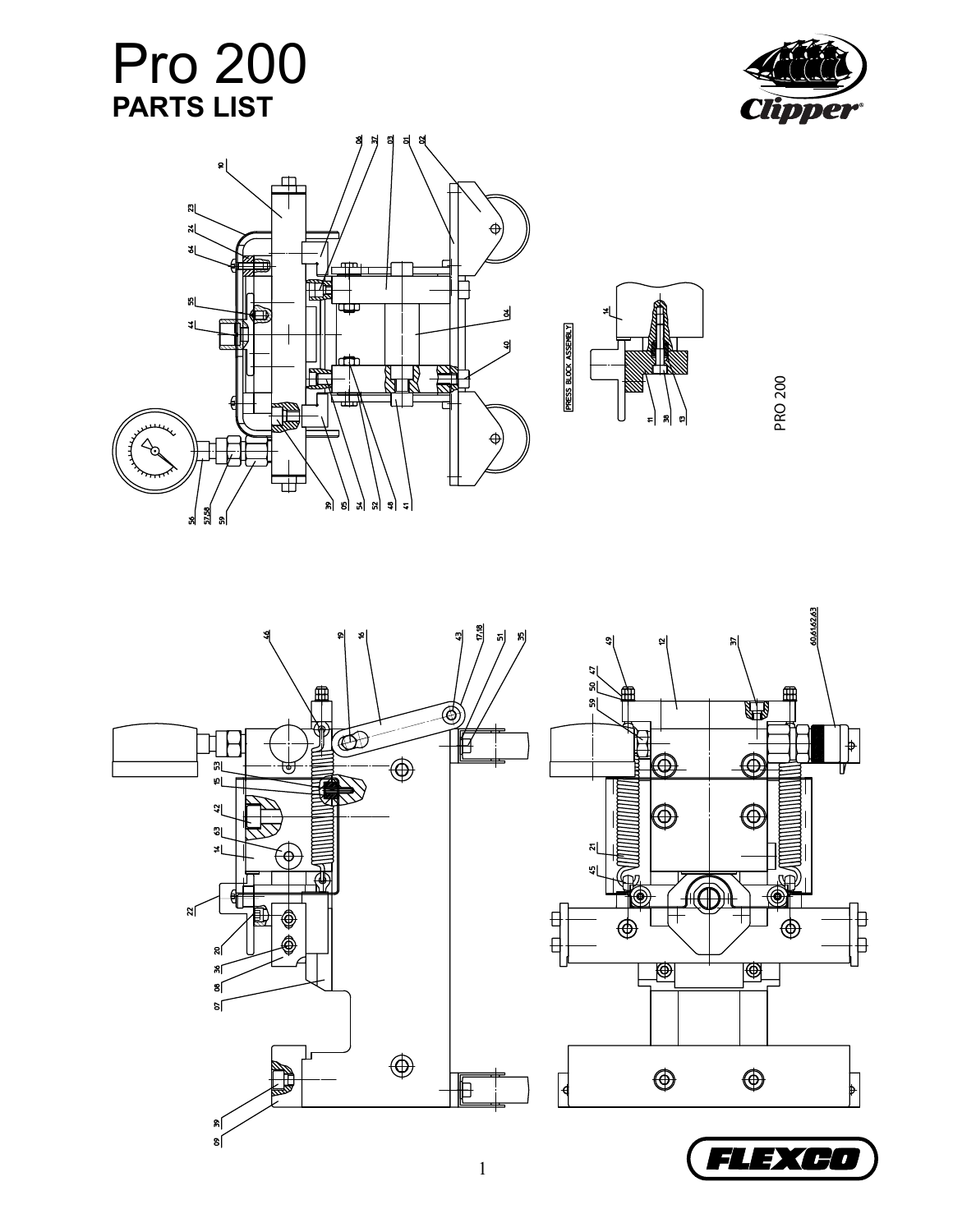## **SPARE PART LIST PRO 200**

|    |                | <b>POSQTY DESCRIPTION</b>            | Draw.-No.         |
|----|----------------|--------------------------------------|-------------------|
| 01 | $\overline{2}$ | <b>WHEEL BRACKET</b>                 | <b>ARK-1F-001</b> |
| 02 | 4              | <b>WHEEL</b>                         | ARK-1F-002        |
| 03 | $\overline{2}$ | SIDE PLATE LEFT AND RIGHT            | ARK-1F-003        |
| 04 | $\overline{2}$ | <b>SIDE PLATE SPACER</b>             | ARK-1F-004        |
| 05 | 1              | <b>SLIDING JAW GUIDE TRACK LEFT</b>  | ARK-1F-005        |
| 06 | $\mathbf{1}$   | <b>SLIDING JAW GUIDE TRACK RIGHT</b> | ARK-1F-024        |
| 07 | $\mathbf 1$    | <b>SLIDING JAW GUIDE PLATE</b>       | ARK-1F-006        |
| 08 | $\overline{2}$ | <b>SIDE LAY</b>                      | ARK-1F-007        |
| 09 | $\mathbf 1$    | <b>FIXED JAW</b>                     | ARK-1F-008        |
| 10 | $\mathbf{1}$   | <b>SLIDING JAW</b>                   | ARK-1F-009        |
| 11 | $\mathbf{1}$   | <b>PRESS BLOCK</b>                   | ARK-1F-010        |
| 12 | $\overline{2}$ | <b>SPRING HOLDER</b>                 | ARK-1F-011        |
| 13 | $\mathbf{1}$   | <b>BUSHING</b>                       | ARK-1F-012        |
| 14 | $\mathbf 1$    | <b>CYLINDER 60 KN</b>                | ARK-1F-013        |
| 15 | $\overline{2}$ | <b>PASSING</b>                       | ARK-1F-014        |
| 16 | 2              | <b>HANDLE PART 1</b>                 | ARK-1F-015        |
| 17 | $\mathbf 1$    | <b>HANDLE PART 2</b>                 | ARK-1F-016        |
| 18 | 1              | <b>HANDLE PART 2</b>                 | ARK-1F-017        |
| 19 | $\overline{2}$ | <b>SCREW</b>                         | ARK-1F-018        |
| 20 | $\overline{2}$ | <b>WASHER HEAD BOLT</b>              | ARK-1F-025        |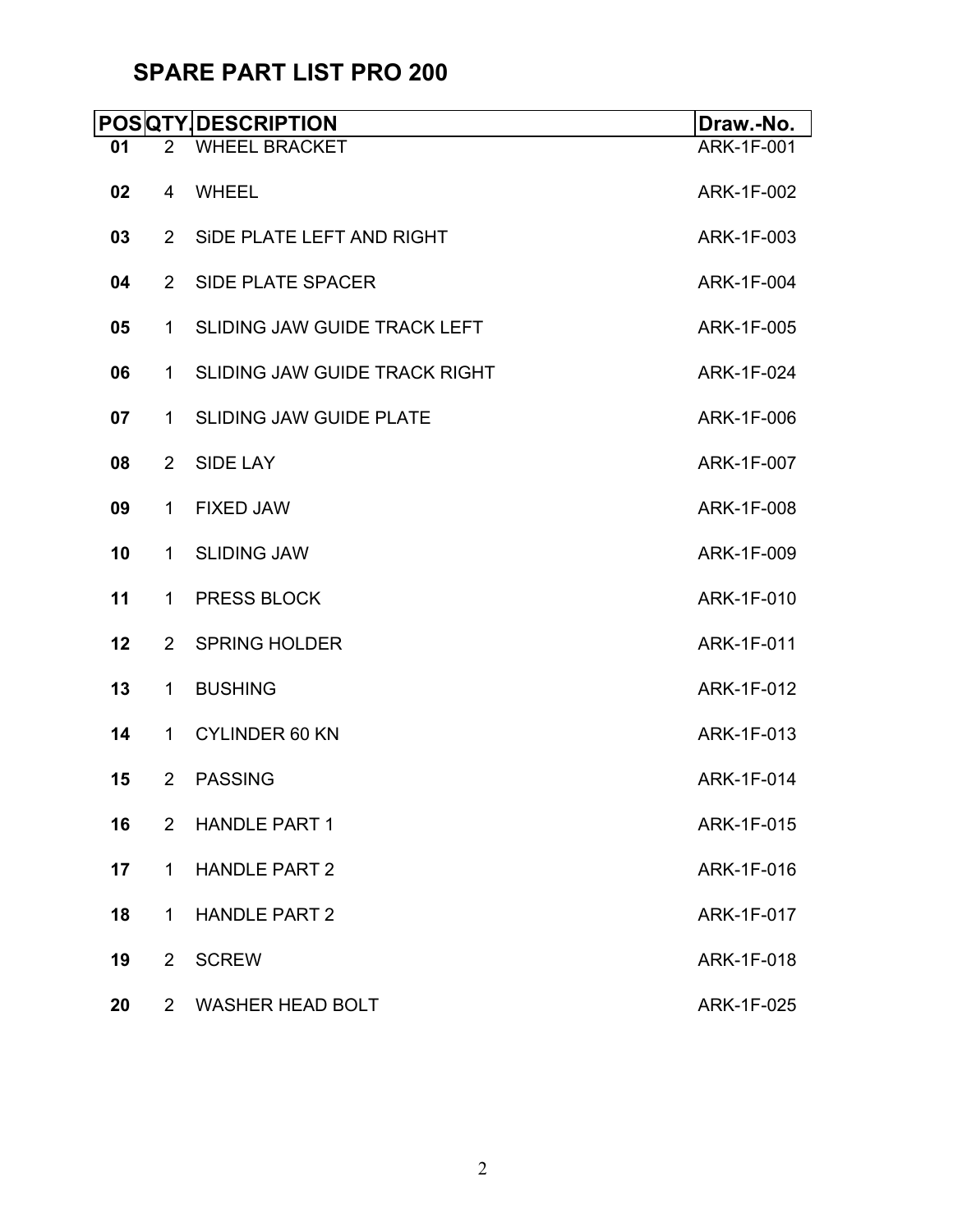## **SPARE PART LIST PRO 200**

|    |                | <b>POSQTY DESCRIPTION</b>                | Draw.-No.         |
|----|----------------|------------------------------------------|-------------------|
| 21 | 4              | <b>SPRINGS</b>                           | <b>ARK-1F-027</b> |
| 22 | $\mathbf 1$    | <b>SPACER WASHER</b>                     | ARK-1F-028        |
| 23 | $\mathbf 1$    | <b>CYLINDER COVER</b>                    | ARK-1F-029        |
| 24 | $\overline{2}$ | <b>SPACER</b>                            | ARK-1F-030        |
| 35 | 8              | HSHC SCREW DIN 912 M6X10                 |                   |
| 36 | 4              | HSHC SCREW DIN 912 M6X16                 |                   |
| 37 | 4              | HSHC SCREW DIN 912 M6X20                 |                   |
| 38 | $\mathbf 1$    | HSHC SCREW DIN 912 M6X30                 |                   |
| 39 | 4              | HSHC SCREW DIN 912 M8X25                 |                   |
| 40 | $\overline{4}$ | HSHC SCREW DIN 912 M8x20                 |                   |
| 41 | $\overline{4}$ | HSHC SCREW DIN 912 M10x25                |                   |
| 42 | $\overline{4}$ | HSHC SCREW DIN 912 M10X80                |                   |
| 43 | $\overline{2}$ | HSHC SCREW DIN 7984 M8X20                |                   |
| 44 | $\mathbf 1$    | SLOTTED PAN HEAD SCREW DIN 923 M8x10-5.8 |                   |
| 45 | $\overline{2}$ | EYE BOLTS DIN 444 M5X20                  |                   |
| 46 | $\overline{2}$ | EYE BOLTS DIN 444 M5X30                  |                   |
| 47 | $\overline{4}$ | <b>HEXAGON NUT DIN 934 M5</b>            |                   |
| 48 | $\overline{2}$ | <b>HEXAGON NUT DIN 439 M8</b>            |                   |